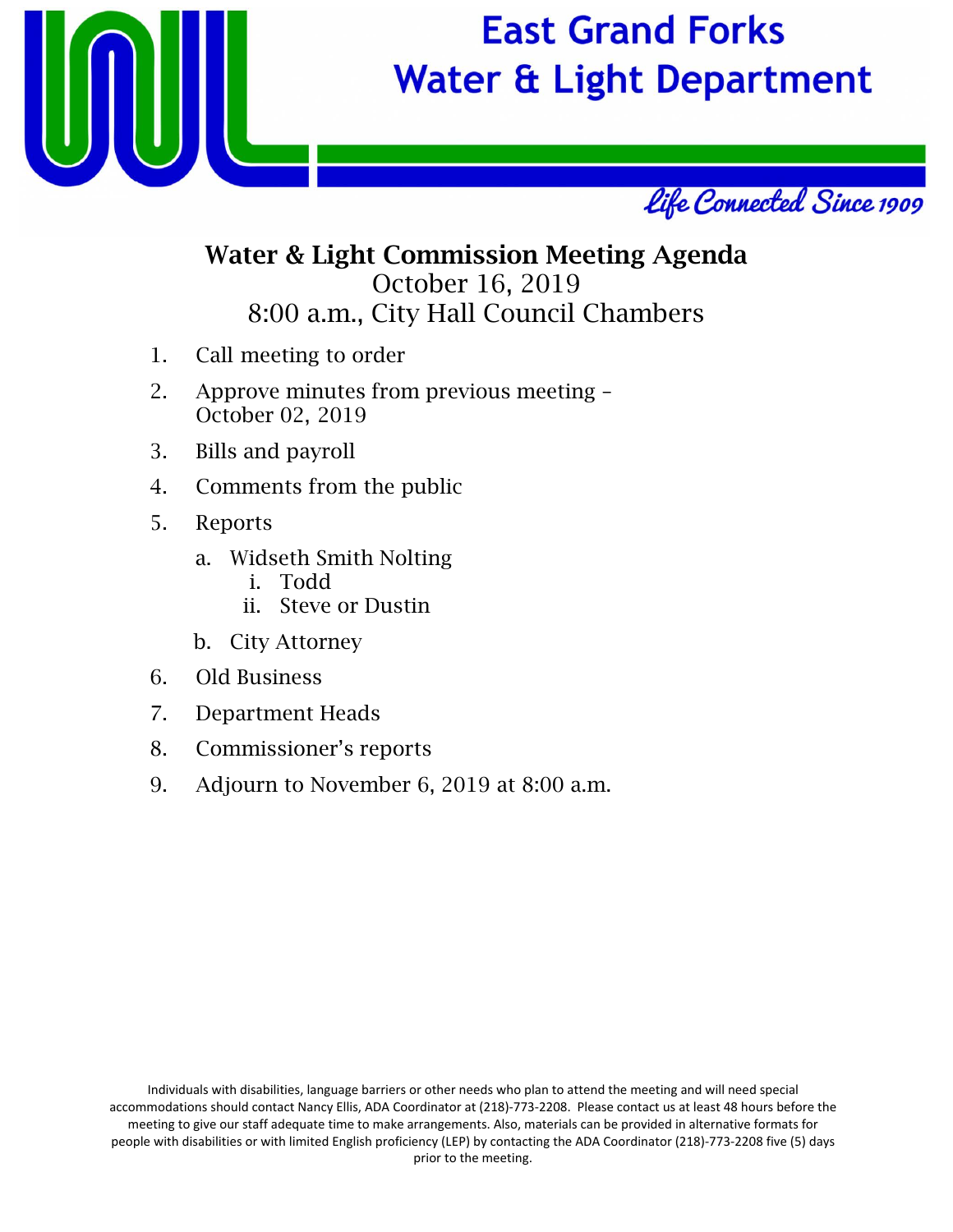Minutes of the regular meeting of the Water, Light, Power and Building Commission of the City of East Grand Forks, Minnesota held October 2, 2019 at 8:00 a.m in the City Council Chambers. Present: Gregoire, Quirk, Grinde, DeMers Absent: None

Also present: Ron Galstad, Keith Mykleseth, Brian Johnson, Jeff Olson, Steve Emery, Todd Forster, Todd Grabanski, Brianna Feil, Kevin Hatcher, Karla Anderson, and Kris Kovar.

It was moved by Commissioner Quirk seconded by Commissioner Grinde that the minutes of the previous regular meeting of September 18, 2019 be approved as read. Voting Aye: Gregoire, Quirk, Grinde, DeMers Voting Nay: None

It was moved by Commissioner Quirk seconded by Commissioner Grinde to authorize the Secretary to issue payment of the recommended bills and payroll in the amount of \$367,037.59. Voting Aye: Gregoire, Quirk, Grinde, DeMers Voting Nay: None

It was moved by Commissioner Grinde seconded by Commissioner Quirk to authorize WSN to begin the assembly of plans and specs for the 2020 Miscellaneous Electrical Distribution Construction Project. Voting Aye: Gregoire Quirk, Grinde, DeMers Voting Nay: None

It was moved by Commissioner Quirk seconded by Commissioner Grinde to authorize WSN to begin the assembly of plans and specs for the 2020 Equipment and Material Project. Voting Aye: Gregoire, Quirk, Grinde, DeMers Voting Nay: None

It was moved by Commissioner Quirk seconded by Commissioner Grinde to authorize WSN to prepare the plans and specs for the North Water Tower Recoating Project for 2020. Voting Aye: Gregoire, Quirk, Grinde, DeMers Voting Nay: None

It was moved by Commissioner Quirk seconded by Commissioner Grinde to authorize the Chemical and Guaranteed Contract Bid specifications; advertise for bids; set bid date for 11-8-19. Voting Aye: Gregoire, Quirk, Grinde, DeMers Voting Nay: None

It was moved by Commissioner Quirk seconded by Commissioner Grinde to authorize WSN to prepare plans and specs for the 2020 Water Main Replacement Project. Voting Aye: Gregoire, Quirk, Grinde, DeMers Voting Nay: None

It was moved by Commissioner Quirk seconded by Commissioner Grinde to adjourn at 8:40 a.m. to the next regular meeting on October 16, 2019 at 8:00 am. Aye: Gregoire, Quirk, Grinde, DeMers Nay: None

> Lori Maloney **Secretary**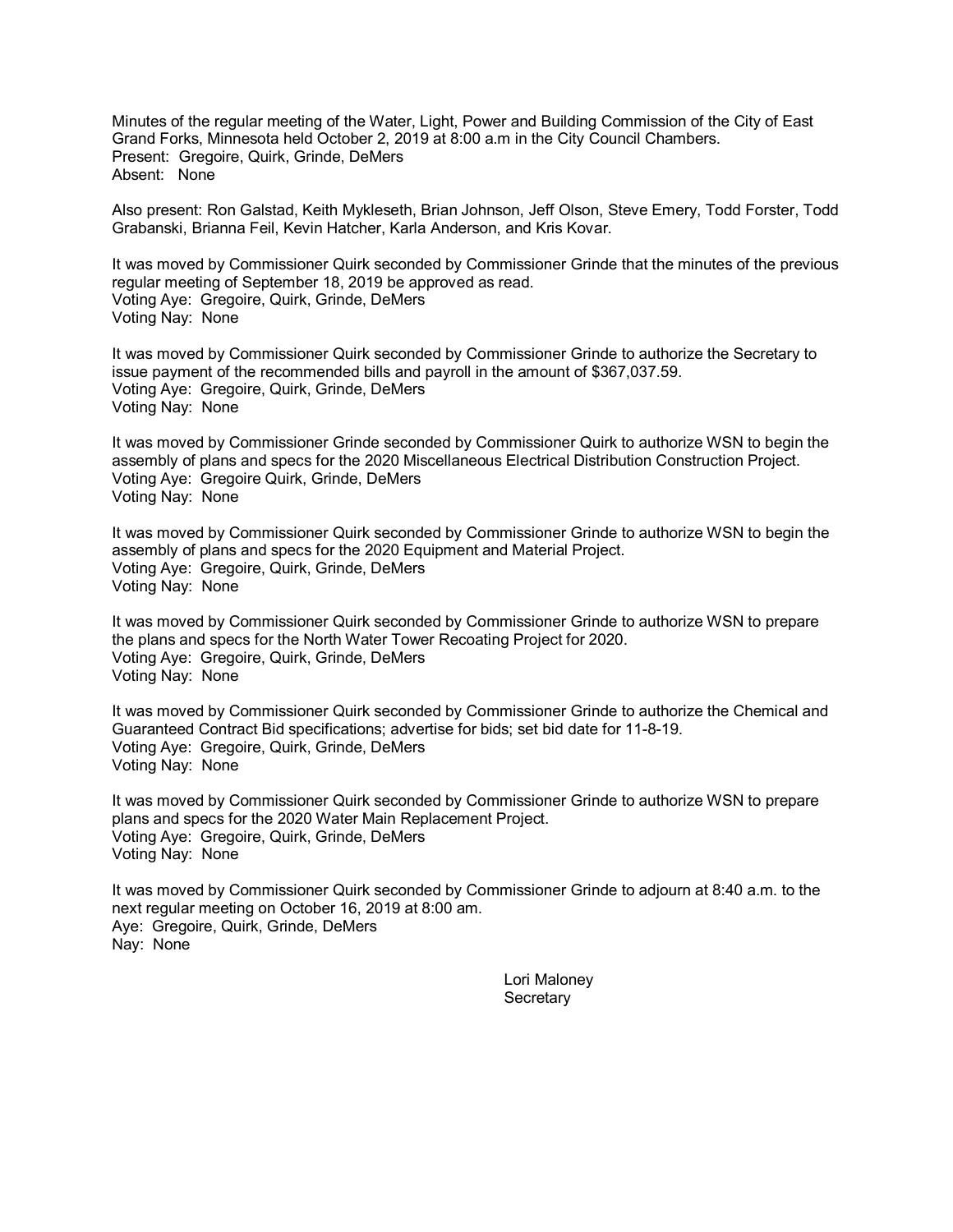## Accounts Payable

#### Check Register Totals Only

Printed: 10/1/2019 - 10:46 AM User: khatcher



## **City of East Grand Forks**

P. O. Box 373 East Grand Forks, MN 56721 (218) 773-2483

| <b>Check</b> | <b>Date</b> | <b>Vendor No</b> | <b>Vendor Name</b>          | <b>Amount</b> | <b>Voucher</b> |
|--------------|-------------|------------------|-----------------------------|---------------|----------------|
| 515083       | 10/01/2019  | <b>BNS503</b>    | <b>BNSF Railway Company</b> | 506.00        |                |
|              |             |                  | Check Total:                | 506.00        |                |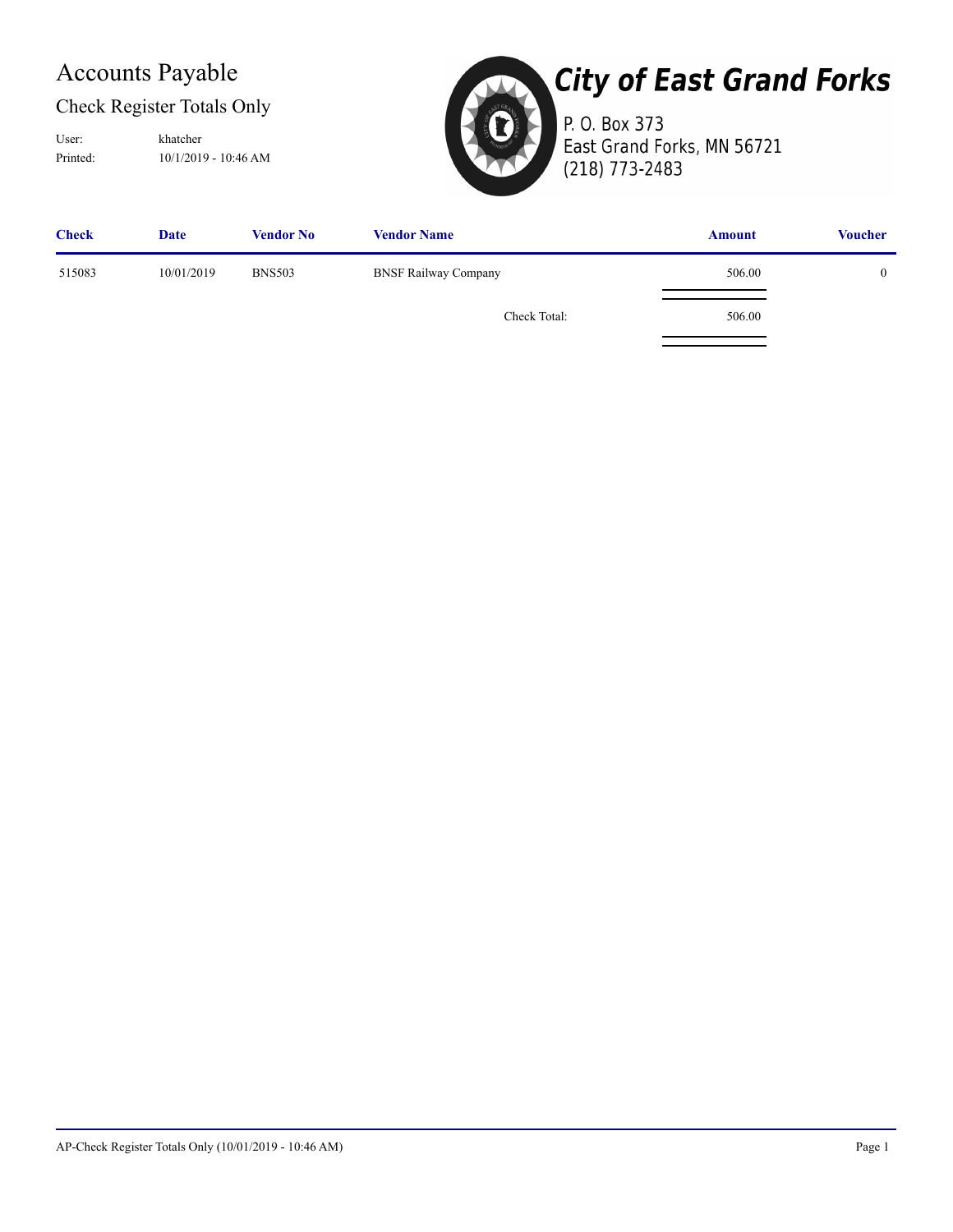## Accounts Payable

#### Check Register Totals Only

Printed: 10/10/2019 - 10:11 AM User: khatcher



P. O. Box 373 East Grand Forks, MN 56721 (218) 773-2483

**Check Date Vendor No Vendor Name Amount Voucher** 515084 10/10/2019 [COM500](http://ssi.NET?action=object&object=APVendor&id=COM500) [Commissioner of Revenue](http://ssi.NET?action=object&object=APVendor&id=COM500) 62,536.00 62,536.00 0  [515085](http://ssi.NET?action=object&object=APCheck&id=0139466180) 10/10/2019 [HAL500](http://ssi.NET?action=object&object=APVendor&id=HAL500) [Halstad Telephone Company](http://ssi.NET?action=object&object=APVendor&id=HAL500) 1,460.77 0 515086 10/10/2019 [MMP501](http://ssi.NET?action=object&object=APVendor&id=MMP501) [MMPA c/o Avant Energy](http://ssi.NET?action=object&object=APVendor&id=MMP501) 646,111.91 646,111.91 0  [515087](http://ssi.NET?action=object&object=APCheck&id=0139466229) 10/10/2019 [VER500](http://ssi.NET?action=object&object=APVendor&id=VER500) [Verizon Wireless](http://ssi.NET?action=object&object=APVendor&id=VER500) 279.40 0 Check Total: 710,388.08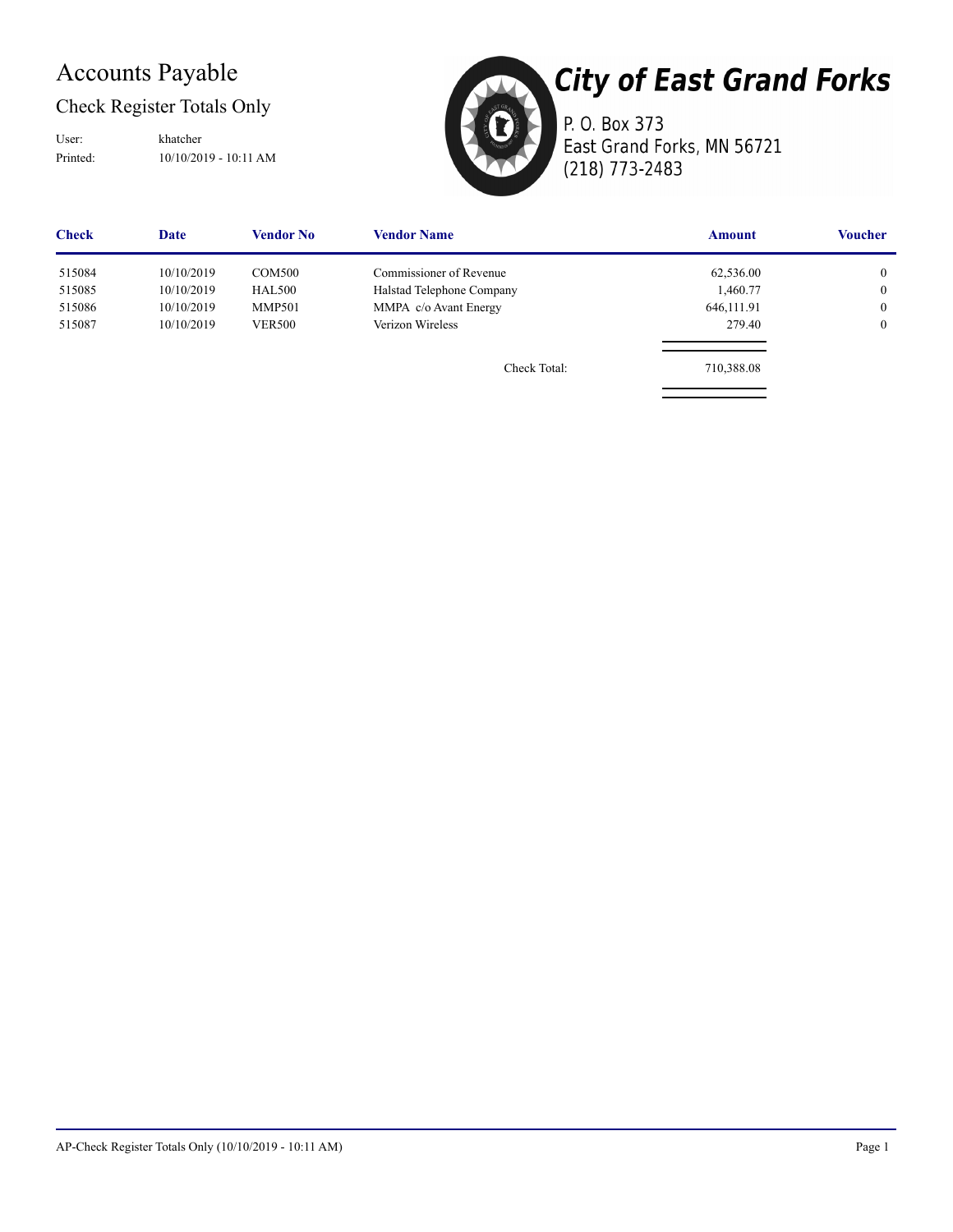## Accounts Payable

#### Check Register Totals Only

Printed: 10/14/2019 - 2:15 PM User: khatcher



P. O. Box 373 East Grand Forks, MN 56721 (218) 773-2483

| <b>Check</b> | <b>Date</b> | <b>Vendor No</b> | <b>Vendor Name</b>                   | <b>Amount</b> | <b>Voucher</b>   |
|--------------|-------------|------------------|--------------------------------------|---------------|------------------|
| 515088       | 10/16/2019  | ALL505           | Allied Electronics Inc.              | 317.35        | 0                |
| 515089       | 10/16/2019  | <b>AME501</b>    | AmeriPride Services Inc              | 280.54        | $\boldsymbol{0}$ |
| 515090       | 10/16/2019  | AQU501           | Aqua-Pure Inc                        | 6,424.41      | $\boldsymbol{0}$ |
| 515091       | 10/16/2019  | UB*01023         | Jesse Beck                           | 27.08         | $\boldsymbol{0}$ |
| 515092       | 10/16/2019  | <b>BUS501</b>    | <b>Business Essentials</b>           | 92.56         | $\mathbf{0}$     |
| 515093       | 10/16/2019  | <b>CEN501</b>    | CenturyLink                          | 95.14         | $\mathbf{0}$     |
| 515094       | 10/16/2019  | <b>COL500</b>    | Cole Papers Inc                      | 122.80        | $\boldsymbol{0}$ |
| 515095       | 10/16/2019  | <b>COM505</b>    | Complete Pest Control Inc            | 325.00        | $\boldsymbol{0}$ |
| 515096       | 10/16/2019  | <b>COP500</b>    | Copy Cat Printing                    | 666.05        | $\mathbf{0}$     |
| 515097       | 10/16/2019  | <b>DAK502</b>    | Dakota Supply Group                  | 1,340.75      | $\mathbf{0}$     |
| 515098       | 10/16/2019  | <b>EGF501</b>    | <b>EGF City</b>                      | 502,232.51    | $\boldsymbol{0}$ |
| 515099       | 10/16/2019  | <b>EXP501</b>    | Exponent                             | 627.66        | $\boldsymbol{0}$ |
| 515100       | 10/16/2019  | <b>FOR505</b>    | Forum Communications Company         | 270.00        | $\boldsymbol{0}$ |
| 515101       | 10/16/2019  | <b>GAL501</b>    | Galstad Jensen & McCann PA           | 768.75        | $\boldsymbol{0}$ |
| 515102       | 10/16/2019  | <b>GOP501</b>    | Gopher State One-Call                | 125.55        | $\boldsymbol{0}$ |
| 515103       | 10/16/2019  | <b>GRA507</b>    | Grainger                             | 123.92        | $\boldsymbol{0}$ |
| 515104       | 10/16/2019  | <b>HAR501</b>    | Hardware Hank                        | 212.27        | $\boldsymbol{0}$ |
| 515105       | 10/16/2019  | <b>HAW501</b>    | Hawkins Inc                          | 964.78        | $\boldsymbol{0}$ |
| 515106       | 10/16/2019  | <b>HUG501</b>    | Hugo's $#5$                          | 135.37        | $\mathbf{0}$     |
| 515107       | 10/16/2019  | <b>INT504</b>    | Integrity Shipping & More            | 38.67         | $\mathbf{0}$     |
| 515108       | 10/16/2019  | <b>KLM501</b>    | KLM Engineering Inc                  | 15,243.00     | $\boldsymbol{0}$ |
| 515109       | 10/16/2019  | LOC501           | Locators & Supplies Inc              | 819.45        | $\boldsymbol{0}$ |
| 515110       | 10/16/2019  | <b>MND501</b>    | MN Dept of Commerce                  | 187.61        | $\boldsymbol{0}$ |
| 515111       | 10/16/2019  | MND507           | MN Dept of Labor & Industry          | 20.00         | $\boldsymbol{0}$ |
| 515112       | 10/16/2019  | <b>MMU501</b>    | MN Municipal Utilities Assoc         | 5,875.75      | $\boldsymbol{0}$ |
| 515113       | 10/16/2019  | <b>NOR507</b>    | Northdale Oil                        | 77.41         | $\boldsymbol{0}$ |
| 515114       | 10/16/2019  | <b>NOR502</b>    | Northern Plumbing Supply             | 298.16        | $\boldsymbol{0}$ |
| 515115       | 10/16/2019  | <b>OFF500</b>    | Office Depot                         | 140.56        | $\boldsymbol{0}$ |
| 515116       | 10/16/2019  | <b>PIT501</b>    | <b>Pitney Bowes</b>                  | 5,000.00      | $\boldsymbol{0}$ |
| 515117       | 10/16/2019  | <b>PIT504</b>    | <b>Pitney Bowes</b>                  | 741.00        | $\mathbf{0}$     |
| 515118       | 10/16/2019  | <b>RMB500</b>    | RMB Environmental Laboratories, Inc. | 80.00         | $\mathbf{0}$     |
| 515119       | 10/16/2019  | UB*01022         | <b>Todd Selk</b>                     | 72.18         | $\boldsymbol{0}$ |
| 515120       | 10/16/2019  | <b>SUN500</b>    | Sun Dot Communications, LLC          | 89.99         | $\boldsymbol{0}$ |
| 515121       | 10/16/2019  | <b>SUR501</b>    | Surplus Center                       | 7.00          | $\mathbf{0}$     |
| 515122       | 10/16/2019  | <b>TKE501</b>    | Thyssenkrupp Elevator Corp           | 545.00        | $\boldsymbol{0}$ |
| 515123       | 10/16/2019  | <b>VEI501</b>    | Veit & Company Inc                   | 4,420.00      | $\boldsymbol{0}$ |
| 515124       | 10/16/2019  | <b>WAT501</b>    | Water & Light Department             | 2,664.74      | $\boldsymbol{0}$ |
| 515125       | 10/16/2019  | <b>XCE501</b>    | Xcel Energy                          | 48.15         | $\boldsymbol{0}$ |
| 515126       | 10/16/2019  | <b>XCE502</b>    | Xcel Energy                          | 4,395.98      | $\boldsymbol{0}$ |
|              |             |                  | Check Total:                         | 555,917.14    |                  |